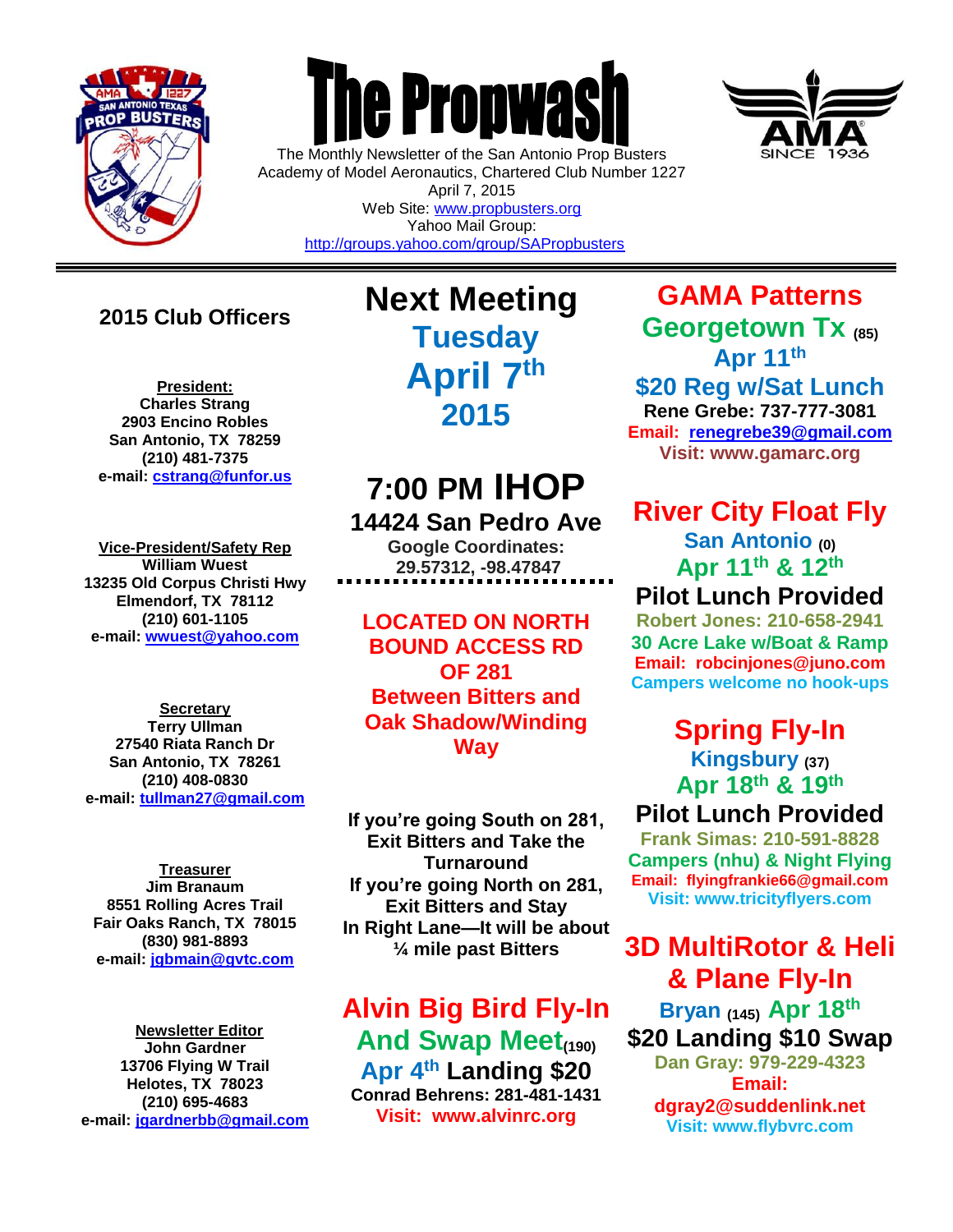### **Date:** 3/4/2015, 7:02 PM

The annual Wednesday meeting of the Prop Busters was called to order by Willie Wuest, at IHOP, 14424 San Pedro Ave, just north of Bitters on 281.

### **Visitors:** None

**President:** In Charles absence, VP Willie Wuest welcomed everyone and started the meeting with the first thing on the thing.

The February meeting minutes were approved without revision.

#### **Vice President/Safety Officer:**

Willie mentioned safety—getting warm out there—drink plenty of water. Someone asked about snakes. It was determined that the snakes were not out yet.

**Secretary:** Terry, not present. Single-handedly and without regard for his own personal safety—John Gardner stepped in to record the minutes.

**Treasurer:** Jim reported the various expenses, income, and account balances for February. He said we spent money on AMA charter fees and other things and reported what we had left for an operating budget.

**Early Bird Raffle:** 1 Gallon of fuel won by Ray Murry

There was discussion about the Heli event that again was prevented by weather. Decision was made not to postpone the event yet again, but just leave it alone and hold it rain or shine. There was discussion about flying in the rain and the damage that can occur to transmitters.

**Membership:** Rick Storm brought in dues from Emiliano Escalante who is rejoining the club again, for something like the 3<sup>rd</sup> time. Welcome back Emiliano!

Rick introduced the "new guy", Richard Saucedo who had been given RC planes by his kids and he finally decided to get them out of storage and start learning how to fly those things. He also fell into a great deal on airplanes and picked up a bunch for a cheap price. He got three trainers and a bunch of other stuff. Rick Storm is helping Richard get his planes in flying order and helping him learn how to fly them.

There was considerable discussion on the features of new transmitters and how to set them up. Also, simulators were discussed.

**Newsletter:** Standing order for the newsletter is that free ads and articles of interest for the newsletter need to be submitted by members to **John Gardner** by the 17<sup>th</sup>.

#### **Old Business:**

Two items on Old Business. A motion was made to table all old business until next meeting when more folks could participate. It was seconded and passed.

**The upcoming** May-Day event was brought up by John Gardner, and some discussion centered around getting the advertisements out there on RC Flight Deck and out to the Hobby Shops. Willie mentioned that he had seen a flyer for the May-Day fly and talked about getting them out to the hobby shops.

Willie asked for five for each of the three hobby shops. There were questions concerning whether or not posting at the hobby shops was worth it given where the newsletters sometimes wind up. No firm plans were made to either create or distribute the flyers. Getting the event on the RC Today show was discussed.

**Flying Site Work: Discussion** centered on tractor batteries and tires that Jim needs in order to get them fixed or repaired since cutting season is just around the bend. Jim asked that the battery for the "John Deere" be brought to him, and someone promised to get those items to him next week for the core charge. Jim reported that the blades had been procured and turned over to someone for delivery to the site.

**New Business: None discussed.**

**MODEL OF THE MONTH**: None submitted

**CRASH DUMMY:** None admitted

### **The Raffle:**

 Robert won fuel nipples. Ray won control rods Mark won measuring calipers and clamps Don Gray won servo Lloyd won MonoKote Jim won fuel then turned right around and won Epoxy Rick Storm won 3.5 inch wheels and traded them to Ray for Fuel Rick Storm won again and picked fuel line Lloyd won thick CA Robert won wing nuts. Some were

under the impression that Robert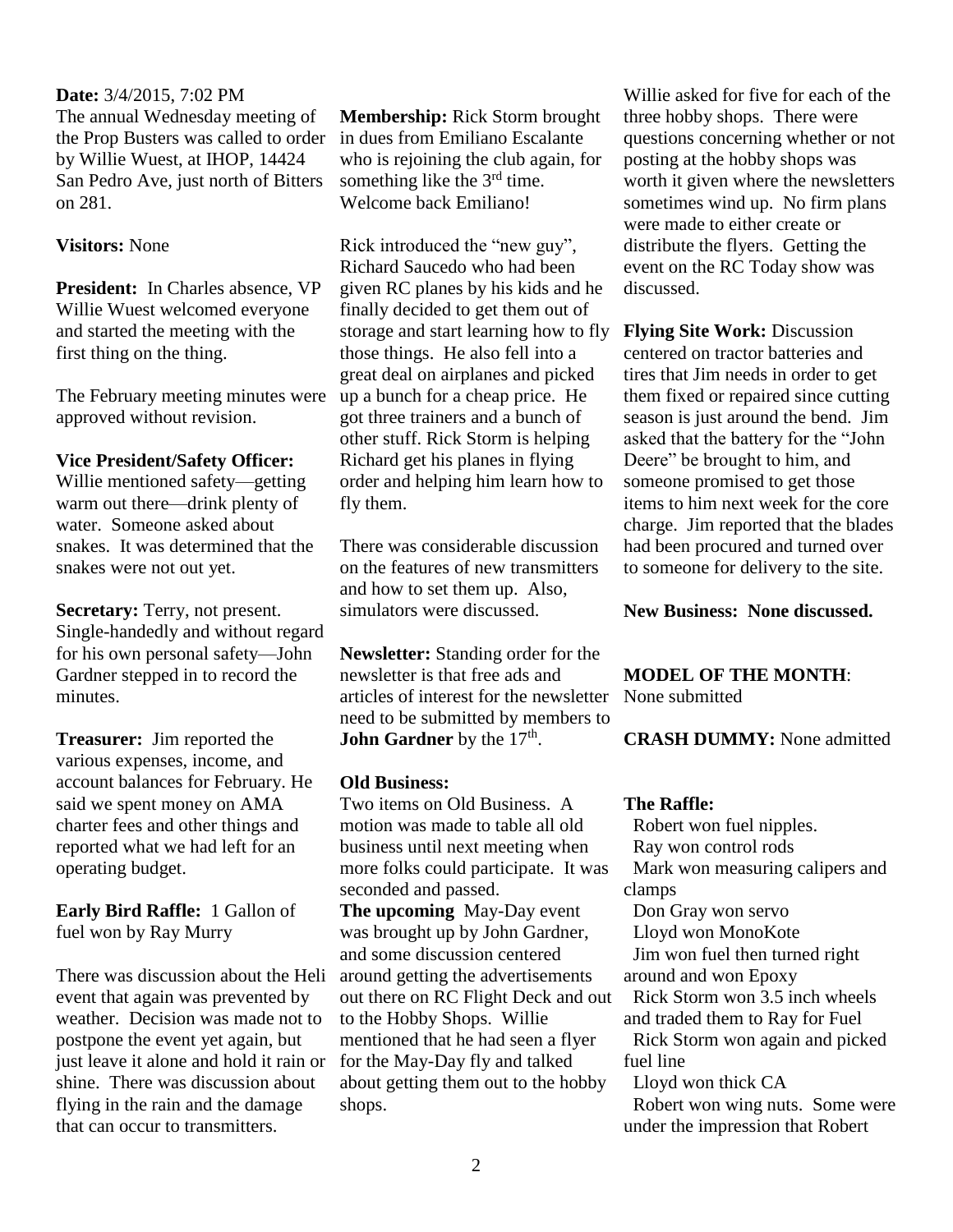was, in fact, a wing-nut, but further examination of the two juxtaposed proved that was incorrect.

 Jim won foam rubber and CA and wing bolts

Adjourned 7:40 PM Submitted by "substitute secretary": John Gardner

**at the Cattle Guard--Run the lock through Only the End Most links of the chain.** 

**The new fence charger is in place and the fence is HOT, do not get shocked. If you need to get to the fly over area, do not climb over the fence as that puts strain on the wire. USE THE** HOT GATE **IN THE MIDDLE OF THE FENCE. Grasp only the plastic handle on the Top wire, unhook that line and hang it on the hook of the corresponding T post to the right. Do the same for the Middle and Bottom wires. Reverse to close the HOT GATE. Be careful not to get shocked! If in doubt, get help! Note: The fence now has enough power to put some zip in your ding-dong—so watch out!**

**Membership Notes** By Richard Storm  $(210)$  680-5653 // E-Mail:



rstorm@satx.rr.com

*Need a membership list? E-mail me and I'll send you a fresh one.* NEED AN INSTRUCTOR? Call Me,

**Special Note: When Locking the Gate**<sup>We</sup> had one returning member voted in at the March Meeting. Emiliano Escalante is once again a member of Prop Busters.

> We actually had the weather cooperate this weekend and on Sunday (15 Mar) I had Richard Saucedo up with his trainer on a buddy box. We also had a visitor, Chad Skeeters that I took up for an introductory flight. Chad had a couple sheet foam electrics he had built. Yes, this is a beginner that is building, not buying an ARF. He had a foam F35 built from a precut kit that I test flew. Mind you this is a first build for a beginner. The plane flew fantastic without one click of trim being required. It might be beginners luck, but this is something that most just dream about. I think we'll be seeing more of Chad. The following SAPB members have birthdays in April.

### Day of Birth Member Name

- 3 Ignacio Z Aranguren
- 6 Bill Higgins Sr
- 23 Vincent G. Chernesky
- 29 David A. Schlueter
- 30 Bryan L Saldana

**Airtime Hobbies 13235 Old Corpus Christi Rd Elmendorf, TX (210) 601-1105** 

### **[wwuest@yahoo.com](mailto:wwuest@yahoo.com)**

**Specialize in Large Aircraft And Helicopters**

**Special Thanks To Hobbytown USA for supporting the Raffle**

**Hobbytown USA 2501 NW Loop 410 San Antonio, TX 78230 (210)348-8697 Fax: (210) 829-8707 [www.hobbytownsatx.com](http://www.hobbytownsatx.com/) e-mail: [sanhobbie@aol.com](mailto:sanhobbie@aol.com)**

> **Call Us for All Your Copier, Printer, & FAX Needs**

**Prop Busters Members Receive 5% Discount on All Supplies**

**AMERICOPY, Inc. 6075 De Zavala Rd #J San Antonio, TX 78724**

> **210-381-3568 FAX 210-***829-5554*

**Digital Copier/Printers Print/FAX/Copy/Scan High Speed Laser Printers Laser Printer Toner Cartridges Fax Toner & Supplies Maintenance Contracts Nation Wide Delivery**

**Royal Copystar Steve Curtis - Owner**

 **Radio Control Headquarters 14910 Nacogdoches #110 San Antonio, TX 78247 (210) 651-0435 Fax (210) 650-3568 [info@rchqonline.com](mailto:info@rchqonline.com)**

 **Al's Hobbies 7121 Highway 90 West, Suite 150 San Antonio, TX 78227 Voice: (210) 645-1050 Fax: (210) 645-6450 [alshobbies@usa.com](mailto:alshobbies@usa.com)**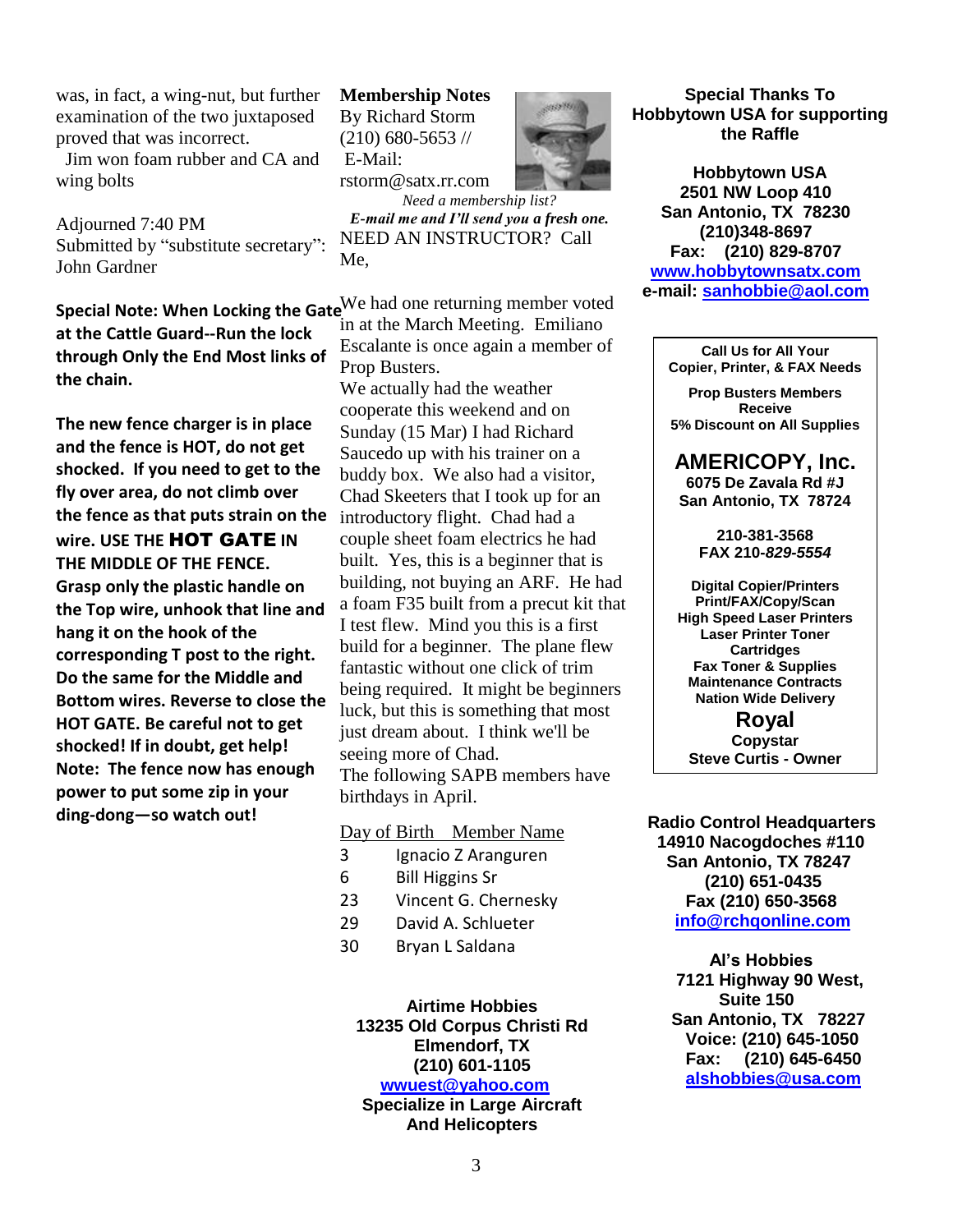# MAYDAY FLY-IN

## **MAY 16 & 17**

## **COME ONE - COME ALL TO OUR SOMERSET FIELD AT**

## **17271 SOMERSET ROAD**

## THE SAN ANTONIO PROP BUSTERS ARE HAVING A FLY-IN

### THERE WILL BE A \$20.00 DOLLAR LANDING FEE

### LUNCH WILL BE PROVIDED FOR PILOTS

### FOR OTHER GUESTS-SODAS AND FOOD WILL BE AVAILABLE AT A SLIGHT CHARGE

### CAMPERS ARE WELCOME BUT NO HOOK UPS - WE HAVE A RESTROOM WITH RUNNING WATER



5/16/2015 - 5/17/2015 -- Von Ormy, TX (C) MAYDAY FLY IN. Site: Club Field. William Wuest CD PH: 210-601-1105 Visit: propbusters.org Email: wwuest@yahoo.com Open to any Internal Combustion Aircraft, Electric Motor, NO Turbines Sponsor: SAN ANTONIO PROP BUSTERS (Google coordinates: 29.254316 -98.641541)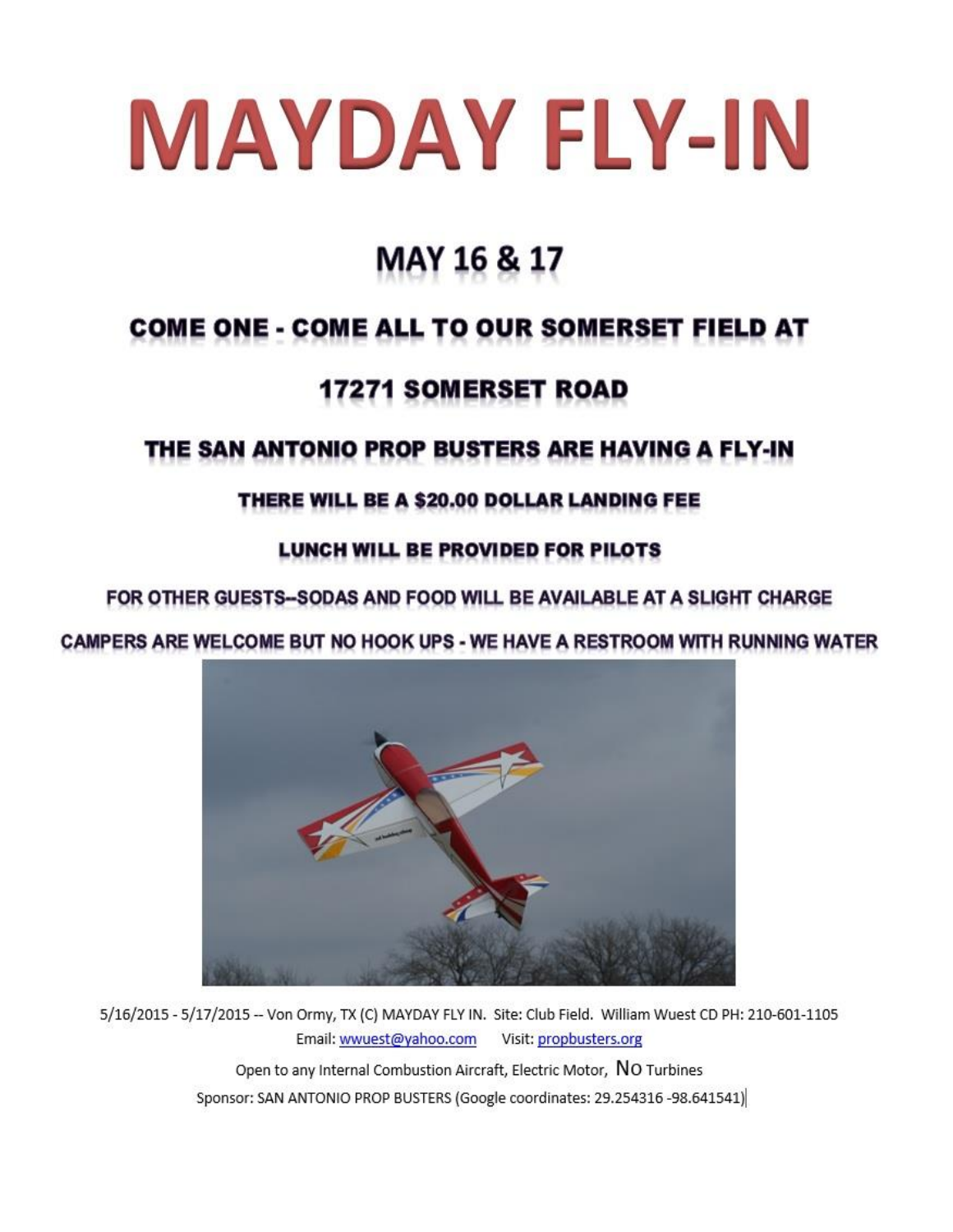## **Items For Sale**

Specifications are: Displacement 14.95cc/ 0.912 cu. in. Bore 27.7 mm/ 1.09 in. Stroke 24.8 mm/ 0.976 in. Practical rpm 2,000~ 12,000 rpm Output 1.6 bhp @ 11,000 rpm Weight 640g/ 22.6 oz.

\$210

Call Big Jim Branaum